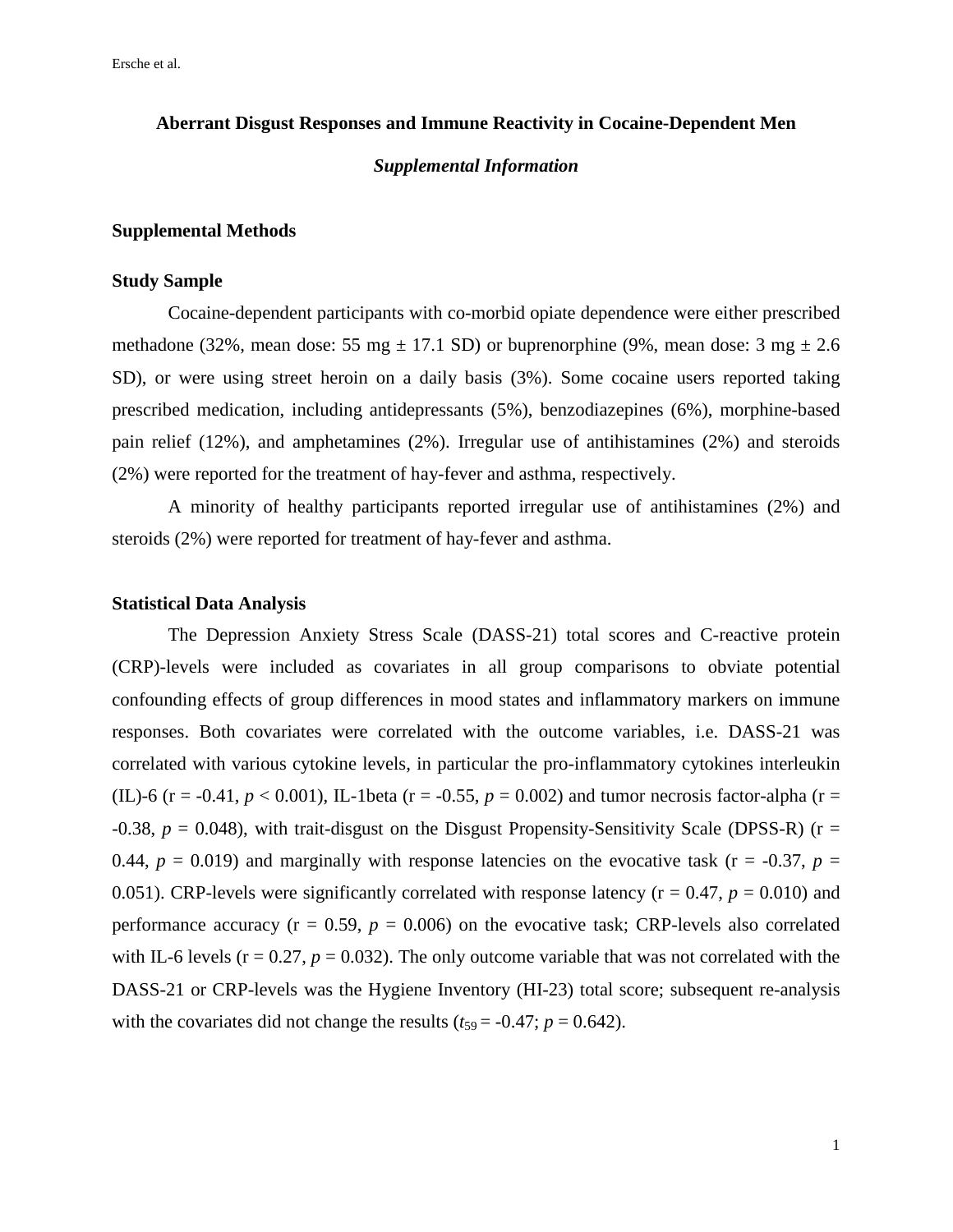# **Supplemental Results**

Table S1. Ratings of the photographs used in the present study are listed with regard to stimulus category, valence and source. The photographs were selected from a pool of 180 pictures either downloaded from the internet or selected from the International Affective Picture Series (IAPS). To ensure correct valence classification, all pictures were rated for pleasantness, arousal, disgust and nausea on a Likert scale  $(1 = not, 7 = very)$  by 15 independent healthy men prior to experimental testing.

| Category | <b>Valence</b> | <b>Source</b> | <b>Number</b> | <b>Pleasant</b>     | <b>Appetizing</b>   | Arousing            | <b>Disgusting</b>   | <b>Nauseating</b>   |
|----------|----------------|---------------|---------------|---------------------|---------------------|---------------------|---------------------|---------------------|
| Non-food | Neutral        | Non-IAPS      | 19            | 5.40 $(\pm 0.4)$    | $2.01 \ (\pm 0.39)$ | $2.28 \ (\pm 0.47)$ | 1.48 $(\pm 0.23)$   | 1.43 $(\pm 0.27)$   |
| Non-food | Neutral        | <b>IAPS</b>   | 11            | 5.39 $(\pm 0.27)$   | $1.83 \ (\pm 0.28)$ | $2.37 \ (\pm 0.2)$  | $1.59 \ (\pm 0.14)$ | $1.50 \ (\pm 0.19)$ |
| Food     | Neutral        | Non-IAPS      | 24            | 5.34 $(\pm 0.74)$   | $4.06 \ (\pm 0.76)$ | $2.80 \ (\pm 0.46)$ | $1.95 \ (\pm 0.65)$ | $1.66 \ (\pm 0.51)$ |
| Food     | Neutral        | <b>IAPS</b>   | 6             | 5.16 $(\pm 0.68)$   | 3.38 $(\pm 0.74)$   | $2.90 \ (\pm 0.21)$ | 2.18 $(\pm 0.76)$   | 1.98 $(\pm 0.64)$   |
| Non-food | Disgust        | Non-IAPS      | 10            | $1.73 \ (\pm 0.32)$ | $1.29 \ (\pm 0.17)$ | 4.01 $(\pm 0.38)$   | 5.47 $(\pm 0.40)$   | 4.54 $(\pm 0.32)$   |
| Non-food | Disgust        | <b>IAPS</b>   | 20            | 1.81 $(\pm 0.43)$   | $1.22 \ (\pm 0.17)$ | 4.42 $(\pm 0.54)$   | 5.67 $(\pm 0.56)$   | 4.65 $(\pm 0.42)$   |
| Food     | Disgust        | Non-IAPS      | 30            | 2.43 $(\pm 0.37)$   | 1.43 $(\pm 0.19)$   | 3.15 $(\pm 0.49)$   | 4.32 $(\pm 0.50)$   | $3.76 \ (\pm 0.48)$ |
| Food     | Disgust        | <b>IAPS</b>   | 0             | $\frac{3}{4}$       | $\frac{3}{4}$       | $\frac{3}{4}$       | $\frac{3}{4}$       | $\frac{3}{4}$       |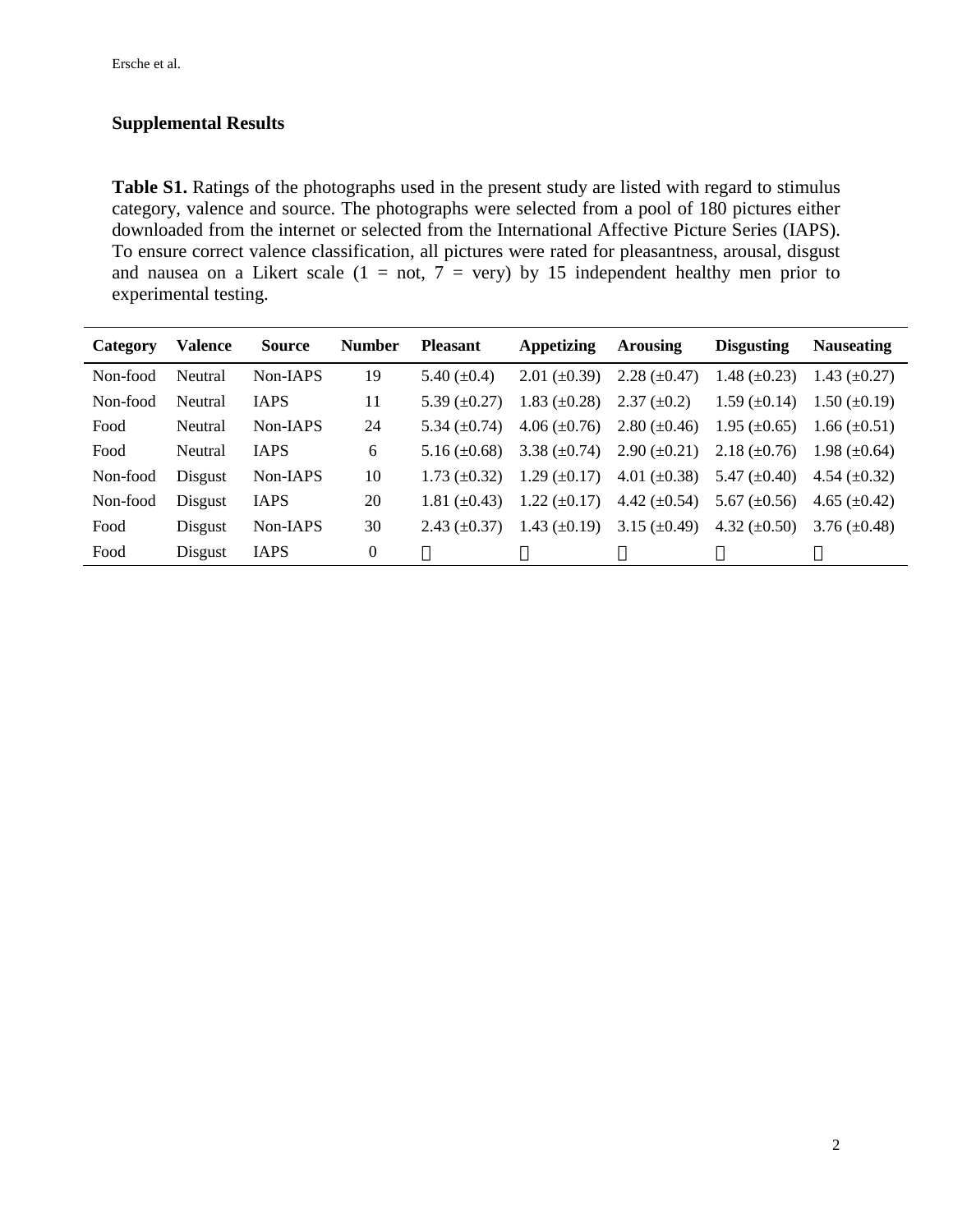**Table S2**. Demographic and baseline data of the study sample, including the scores of the National Adult Reading Test (NART), Depression Anxiety Stress Scale (DASS-21), Disgust Propensity and Sensitivity Scale (DPSS), and Hygiene Inventory (HI-23). Participants were also asked three closed questions of which the percentage of yes responses are shown below (*Do you get more than three colds a year? Do you find it hard to fight an infection (cold or otherwise)? Do you often take antibiotics more than twice a year?*).

|                                                            | <b>Control</b><br>Group | Cocaine<br>Group   |                | Comparison |                  |
|------------------------------------------------------------|-------------------------|--------------------|----------------|------------|------------------|
|                                                            | Mean $(\pm SD)$         | Mean $(\pm SD)$    | $t$ or $F$     | df         | $\boldsymbol{p}$ |
| Age (years)                                                | 37.3 $(\pm 10.4)$       | 36.2 $(\pm 9.2)$   | 0.46           | 59         | 0.650            |
| Verbal Intelligence (NART score)                           | 115.4 $(\pm 5.9)$       | 104.1 $(\pm 9.9)$  | 27.78          | 43.8       | $0.001$          |
| Systolic Blood Pressure (mm Hg)                            | $131.7 \ (\pm 15.7)$    | 132.5 $(\pm 15.8)$ | 0.19           | 59         | 0.847            |
| Diastolic Blood Pressure (mm Hg)                           | 79.1 $(\pm 9.6)$        | 76.7 $(\pm 12.4)$  | 0.85           | 59         | 0.399            |
| Pulse (rate)                                               | $70.3 (\pm 13.5)$       | 66.5 $(\pm 11.9)$  | 1.15           | 59         | 0.253            |
| DASS-21 Depression (score)                                 | $1.5 \ (\pm 2.0)$       | 7.8 $(\pm 5.3)$    | 35.76          | 1,55       | < 0.001          |
| DASS-21 Anxiety (score)                                    | $1.7 (\pm 2.8)$         | $10.9 \ (\pm 5.3)$ | 33.92          | 1,55       | < 0.001          |
| DASS-21 Stress (score)                                     | $5.0 \ (\pm 5.0)$       | 15.3 $(\pm 9.9)$   | 24.96          | 1,55       | < 0.001          |
| <b>DPSS Disgust Propensity (score)</b>                     | 14.2 $(\pm 3.6)$        | 16.6 $(\pm 3.8)$   | 1.17           | 1,53       | 0.285            |
| <b>DPSS Disgust Sensitivity (score)</b>                    | $9.7 (\pm 2.7)$         | 11.7 $(\pm 3.8)$   | 0.36           | 1,53       | 0.552            |
| HI-23 General Hygiene (score)                              | $20.7 (\pm 4.1)$        | $21.9 \ (\pm 3.9)$ | 0.35           | 1,53       | 0.560            |
| HI-23 Household Hygiene (score)                            | $10.9 (\pm 1.4)$        | $10.7 (\pm 1.8)$   | 0.56           | 1,53       | 0.875            |
| HI-23 Food-related Hygiene (score)                         | $9.5 \ (\pm 2.5)$       | $9.7 \ (\pm 2.3)$  | 0.87           | 1,53       | 0.879            |
| HI-23 Hand Hygiene (score)                                 | $15.7 (\pm 1.7)$        | 15.7 $(\pm 2.0)$   | 0.88           | 1,53       | 0.157            |
| HI-23 Personal Hygiene (score)                             | 11.2 $(\pm 3.3)$        | 11.1 $(\pm 3.0)$   | 0.16           | 1,53       | 0.340            |
| More Than Three Colds Per Year (self-report)               | 6.7%                    | 19.4%              | Fisher's exact |            | 0.255            |
| Use of Antibiotics More Than Twice a Year<br>(self-report) | 0%                      | 16.1%              | Fisher's exact |            | 0.053            |
| Difficulties Fighting an Infection (self-report)           | 6.7%                    | 35.5%              | Fisher's exact |            | 0.011            |

Bolded *p* values indicate significance.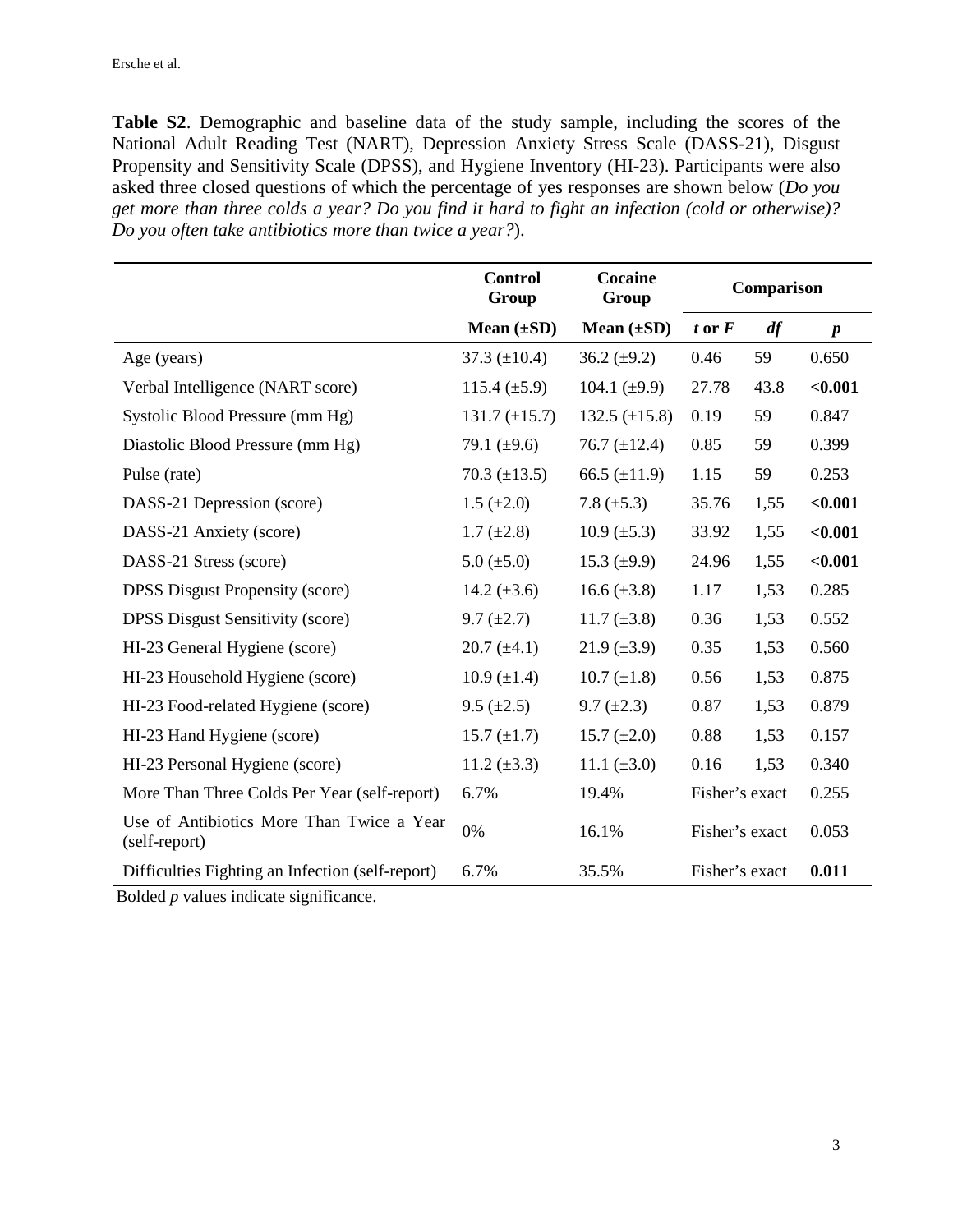Table S3. Performance data on the evocative task with regard to detection accuracy, response latency and skin conductivity using ANCOVA models.

| <b>Measure</b>                             | Category | <b>Valence</b> | Group   | Mean $(\pm SD)$         | F<br>(category) | $\boldsymbol{p}$<br>(category) | $\bm{F}$ | $\boldsymbol{p}$<br>(valence) (valence) | $\boldsymbol{F}$<br>(group) | $\boldsymbol{p}$<br>(group) | valence x<br>group) | $F$ (category x $p$ (category x<br>valence x<br>group) |
|--------------------------------------------|----------|----------------|---------|-------------------------|-----------------|--------------------------------|----------|-----------------------------------------|-----------------------------|-----------------------------|---------------------|--------------------------------------------------------|
|                                            | Non-food | Neutral        | Control | $0.99 \ (\pm 0.02)$     |                 | 0.933                          | 0.04     | 0.852                                   | 0.71                        |                             | 0.62                | 0.435                                                  |
|                                            |          |                | Cocaine | $0.97 (\pm 0.08)$       |                 |                                |          |                                         |                             |                             |                     |                                                        |
|                                            |          | Disgust        | Control | $0.99 \ (\pm 0.02)$     |                 |                                |          |                                         |                             |                             |                     |                                                        |
| Detection                                  |          |                | Cocaine | $0.99 \ (\pm 0.01)$     | $0.01\,$        |                                |          |                                         |                             | 0.403                       |                     |                                                        |
| accuracy(d')                               |          | Neutral        | Control | $0.99 \ (\pm 0.02)$     |                 |                                |          |                                         |                             |                             |                     |                                                        |
|                                            | Food     |                | Cocaine | $0.99 \ (\pm 0.02)$     |                 |                                |          |                                         |                             |                             |                     |                                                        |
|                                            |          | Disgust        | Control | $1.00 (\pm 0.01)$       |                 |                                |          |                                         |                             |                             |                     |                                                        |
|                                            |          |                | Cocaine | $0.99 \ (\pm 0.03)$     |                 |                                |          |                                         |                             |                             |                     |                                                        |
|                                            | Non-food | Neutral        | Control | $1,240.0 (\pm 409.5)$   | 0.01            | 0.917                          | 7.64     | 0.008                                   | 0.03                        | 0.857                       | 4.59                | 0.037                                                  |
|                                            |          |                | Cocaine | $1,247.5 \ (\pm 276.3)$ |                 |                                |          |                                         |                             |                             |                     |                                                        |
|                                            |          | Disgust        | Control | 1,452.1 $(\pm 387.7)$   |                 |                                |          |                                         |                             |                             |                     |                                                        |
| Response                                   |          |                | Cocaine | 1,591.2 $(\pm 408.9)$   |                 |                                |          |                                         |                             |                             |                     |                                                        |
| latency (ms)                               | Food     | Neutral        | Control | $1,171.1 (\pm 289.4)$   |                 |                                |          |                                         |                             |                             |                     |                                                        |
|                                            |          |                | Cocaine | 1,295.1 $(\pm 287.3)$   |                 |                                |          |                                         |                             |                             |                     |                                                        |
|                                            |          | Disgust        | Control | $1,413.2 (\pm 431.7)$   |                 |                                |          |                                         |                             |                             |                     |                                                        |
|                                            |          |                | Cocaine | $1,554.0 (\pm 382.5)$   |                 |                                |          |                                         |                             |                             |                     |                                                        |
|                                            | Non-food | Neutral        | Control | $0.42 (\pm 0.10)$       | 0.14            |                                | 0.11     | 0.746                                   | 0.04                        | 0.852                       | 6.27                | 0.017                                                  |
|                                            |          |                | Cocaine | $0.35 \ (\pm 0.09)$     |                 |                                |          |                                         |                             |                             |                     |                                                        |
| Skin<br>conductance<br>responses<br>(SCRs) |          | Disgust        | Control | $0.37 (\pm 0.11)$       |                 |                                |          |                                         |                             |                             |                     |                                                        |
|                                            |          |                | Cocaine | $0.39 \ (\pm 0.15)$     |                 | 0.714                          |          |                                         |                             |                             |                     |                                                        |
|                                            | Food     | Neutral        | Control | $0.38 (\pm 0.10)$       |                 |                                |          |                                         |                             |                             |                     |                                                        |
|                                            |          |                | Cocaine | $0.42 \ (\pm 0.10)$     |                 |                                |          |                                         |                             |                             |                     |                                                        |
|                                            |          | Disgust        | Control | $0.34 (\pm 0.08)$       |                 |                                |          |                                         |                             |                             |                     |                                                        |
|                                            |          |                | Cocaine | $0.33 (\pm 0.13)$       |                 |                                |          |                                         |                             |                             |                     |                                                        |

Bolded *p* values indicate significance.